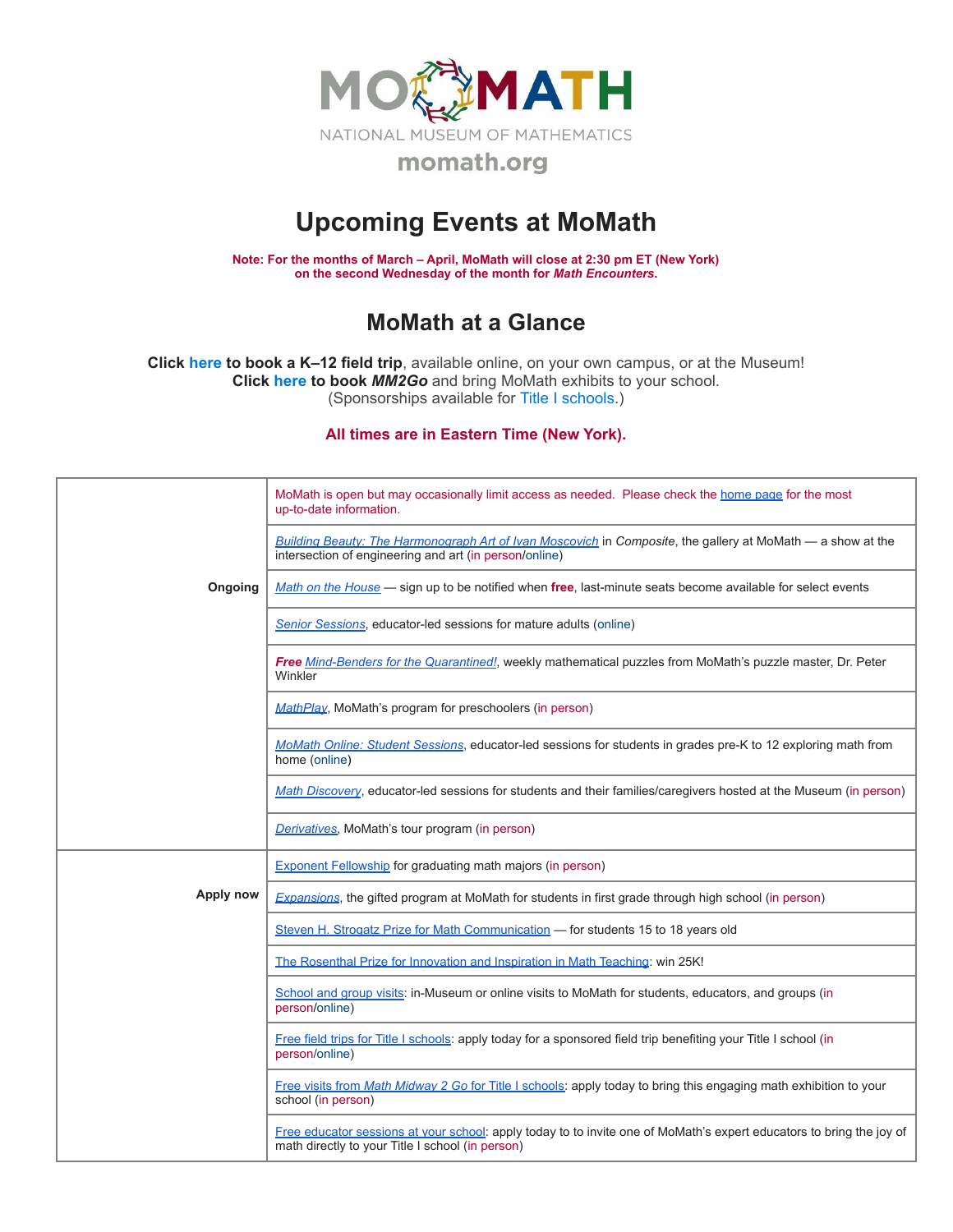|                               |                        | Integrators, the MoMath high school volunteer program: apply now for summer 2022 (in person)                                                                                                                                                                                       |
|-------------------------------|------------------------|------------------------------------------------------------------------------------------------------------------------------------------------------------------------------------------------------------------------------------------------------------------------------------|
|                               |                        | Differentiators, the MoMath college volunteer program: apply now for the 2022-2023 school year (in person)                                                                                                                                                                         |
| Fri. Feb 4                    | $2:00$ pm              | Senior Sessions: "Roping Around the World" (online)                                                                                                                                                                                                                                |
| Fri, Feb 4                    | $4:15$ pm              | Math Discovery: "Möbius Madness" (for grades 3-6) (in person)                                                                                                                                                                                                                      |
| Fri, Feb 4                    | 4:30 pm                | Folding Fridays - learn to fold unique origami designs: "Heart Box" by Kamikey (online)                                                                                                                                                                                            |
| Sat, Feb 5                    | $3:00$ pm              | Math Discovery: "Tessellation Station" (for grades K-2) (in person)                                                                                                                                                                                                                |
| Sun, Feb 6                    | $2:00$ pm              | Bridge Basics, fourth session of an eight-week introductory course (online)                                                                                                                                                                                                        |
| Mon, Feb 7                    | 2:00 pm                | Senior Sessions: "Breaking Codes" (online)                                                                                                                                                                                                                                         |
| Mon, Feb 7                    | $7:00$ pm              | <b>QED: Pitfalls for Parents (online)</b>                                                                                                                                                                                                                                          |
| Tue, Feb 8                    | $4:00$ pm              | Loving Math — stories, games, and laughter in a hilariously fun children's hour (for grades K-3) (online)                                                                                                                                                                          |
| Tue, Feb 8                    | 6:30 pm                | Math Gems, fifth session of an eight-week minicourse presented by Steven Strogatz (in person/online)                                                                                                                                                                               |
| Wed, Feb 9                    | $4:00$ pm<br>$7:00$ pm | Free Math Encounters: "Top Picks: How mathematics can be used to rank sports teams" featuring John Urschel<br>(online)                                                                                                                                                             |
| Thu, Feb 10                   | $2:00$ pm              | Senior Sessions: "Vote Counts: Tower of Power" (online)                                                                                                                                                                                                                            |
| Thu, Feb 10                   | 4:00 pm                | Meet a Mathematician featuring Mel Currie; hosted by Steven Strogatz (online)                                                                                                                                                                                                      |
| Fri, Feb 11                   | 4:15 pm                | Math Discovery: "Shape Shifters" (for grades pre-K-2) (in person)                                                                                                                                                                                                                  |
| Fri, Feb 11                   | 4:30 pm                | <b>Folding Fridays</b> — learn to fold unique origami designs: "Winged Heart" by Sok Song (online)                                                                                                                                                                                 |
| Fri, Feb 11                   | 7:00 pm                | Starring Math — discussion of the film Hidden Figures, hosted by Steven Strogatz and featuring special guests<br>Talitha Washington, national expert on STEM diversity and education policy, and Aprille J. Ericsson, renowned<br>rocket scientist and aerospace engineer (online) |
| Sat, Feb 12                   | $4:00$ pm              | Math Discovery: "Secrets of Telling Secrets" (for grades 3–6) (in person)                                                                                                                                                                                                          |
| Sun, Feb 13                   | 2:00 pm                | <b>Bridge Basics</b> , fifth session of an eight-week introductory course (online)                                                                                                                                                                                                 |
| Tue, Feb 15                   | $2:00$ pm              | Senior Sessions: (New!) "Math in Art: Tessellations" (online)                                                                                                                                                                                                                      |
| Tue, Feb 15                   | 4:00 pm $ $            | Loving Math - stories, games, and laughter in a hilariously fun children's hour (for grades K-3) (online)                                                                                                                                                                          |
| Tue, Feb 15                   | 6:30 pm                | Math Gems, sixth session of an eight-week minicourse presented by Steven Strogatz (in person/online)                                                                                                                                                                               |
| Wed, Feb 16                   | 3:30 pm                | <b>Free Math Gym.</b> a workout for your brain (online)                                                                                                                                                                                                                            |
| Wed, Feb 16                   | $4:00$ pm              | MathPlay, second session in a six-week series for pre-K students (in person)                                                                                                                                                                                                       |
| Wed, Feb 16                   | 6:30 pm                | Free-to-members <i>Volumes</i> , the MoMath book club: a discussion of The Calculus of Friendship by Steven Strogatz<br>(online)                                                                                                                                                   |
| Thu, Feb 17                   | 4:00 pm                | Ask a Mathematician - Anything! with Steven Strogatz (online)                                                                                                                                                                                                                      |
| Fri, Feb 18                   | 2:00 pm                | Senior Sessions: "Finding Fibonacci" (online)                                                                                                                                                                                                                                      |
| Fri, Feb 18                   | 4:30 pm                | Folding Fridays - learn to fold unique origami designs: a snake in a box by Isamu Sasagawa (online)                                                                                                                                                                                |
| Fri, Feb 18                   | 6:30 pm                | Free Family Fridays: "Mondrian Manipulation: a math-art challenge game" with Christopher Brownell (online)                                                                                                                                                                         |
| Sat, Feb 19                   | 2:00 pm                | Free with admission Mondrian 150! Mondrian Day at MoMath (in person)                                                                                                                                                                                                               |
| Sat, Feb 19 to<br>Mon, Feb 21 | 12:00 pm               | Mini-MOVES gathering: the math of puzzles (in person)                                                                                                                                                                                                                              |
| Sat, Feb 19                   | 3:00 pm                | Krazy Kahoot, a fast-paced family quiz game with Steve Sherman (online)                                                                                                                                                                                                            |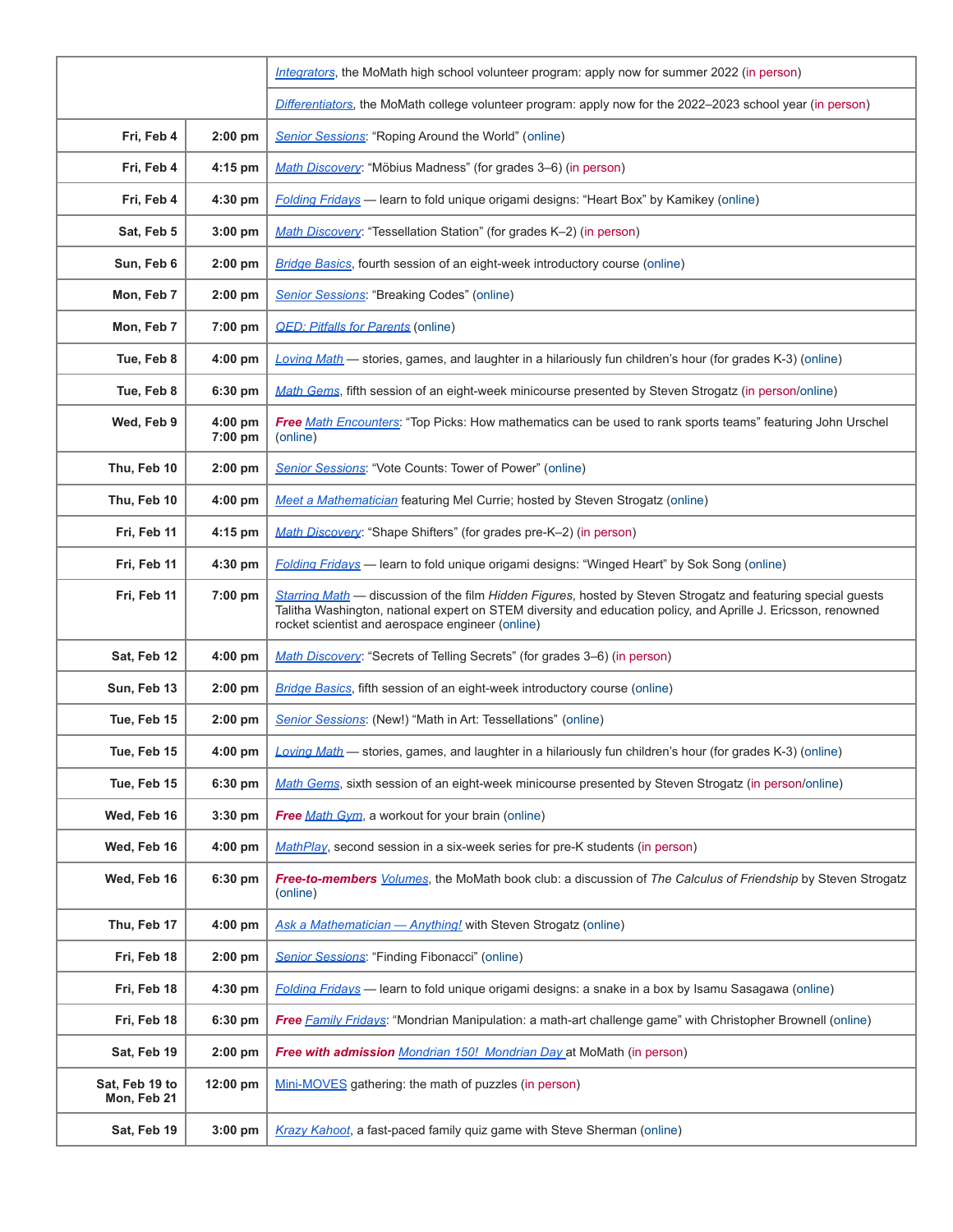| Sun, Feb 20                   | $2:00$ pm               | <b>Free with admission</b> Cognitive Games at MoMath (in person)                                                      |
|-------------------------------|-------------------------|-----------------------------------------------------------------------------------------------------------------------|
| Sun, Feb 20                   | $2:00$ pm               | <b>Bridge Basics</b> , sixth session of an eight-week introductory course (online)                                    |
| Mon, Feb 21                   | $2:00$ pm               | Senior Sessions: "Cryptarithmetic" (online)                                                                           |
| Mon, Feb 21 to<br>Tue, Feb 22 | <b>Various</b><br>times | MoMath Mini-Camps - (in person or online - your choice!)                                                              |
| Mon, Feb 21                   | 6:30 pm                 | <b>Buzzword Math:</b> "Riemann Hypothesis" — first session in a three-part series presented by Paul Zeitz             |
| Tue, Feb 22                   | $4:30$ pm               | 2022 MoMath Masters Tournament - register now! (online)                                                               |
| Wed, Feb 23                   | 4:00 pm                 | MathPlay, third session in a six-week series for pre-K students (in person)                                           |
| Thu, Feb 24                   | $2:00$ pm               | Senior Sessions: "Tangram Teasers" (online)                                                                           |
| Thu, Feb 24                   | $6:30$ pm               | Free-to-members Space Race Mathematics: "Apollo 13: Lucky for Some?" with Kevin Bowman (online)                       |
| Fri, Feb 25                   | 4:30 pm                 | Folding Fridays - learn to fold unique origami designs: traditional animal mask (online)                              |
| Fri, Feb 25                   | 7:00 pm                 | <b>Equilibrium</b> , MoMath's adult evening of mathematical games (online)                                            |
| Sun, Feb 27                   | 2:00 pm                 | <b>Bridge Basics</b> , seventh session of an eight-week introductory course (online)                                  |
| Sun, Feb 27                   | 5:30 pm                 | Tween Primes, the MoMath book club for teens and tweens: Lawn Boy by Gary Paulsen (online)                            |
| Sun, Feb 27                   | 6:30 pm                 | Unlimited, MoMath's mix-n-mingle program for students in middle and high school (online)                              |
| Mon, Feb 28                   | 6:30 pm                 | Buzzword Math: "P vs NP" - second session in a three-part series presented by Paul Zeitz (online)                     |
| Tue, Mar 1                    | $2:00$ pm               | Senior Sessions: "Topological Tic-Tac-Toe" (online)                                                                   |
| Tue, Mar 1                    | 4:00 pm                 | Loving Math - stories, games, and laughter in a hilariously fun children's hour (for grades K-3) (online)             |
| Tue, Mar 1                    | 6:30 pm                 | Math Gems, seventh session of an eight-week minicourse presented by Steven Strogatz (in person/online)                |
| Wed, Mar 2                    | $4:00$ pm               | MathPlay, fourth session in a six-week series for pre-K students (in person)                                          |
| Thu, Mar 3                    | 6:30 pm                 | <b>Members-only</b> <i>Skipping Towards Infinity</i> (online)                                                         |
| Fri, Mar 4                    | $2:00$ pm               | Senior Sessions: "Exhibit Explorations: Pythagorean Puzzlers" (online)                                                |
| Fri, Mar 4                    | 4:30 pm                 | <b>Folding Fridays</b> - learn to fold unique origami designs (online)                                                |
| Sun, Mar 6                    | $2:00$ pm               | <b>Bridge Basics</b> , final session of an eight-week introductory course (online)                                    |
| Mon, Mar 7                    | $2:00$ pm               | <b>Senior Sessions: "Fractal Fascinations" (online)</b>                                                               |
| Mon, Mar 7                    | 6:30 pm                 | Buzzword Math: "Quantum Computing" — final session in a three-part series presented by Paul Zeitz (online)            |
| Tue, Mar 8                    | 4:00 pm                 | Loving Math - stories, games, and laughter in a hilariously fun children's hour (for grades K-3) (online)             |
| Tue, Mar 8                    | 6:30 pm                 | Math Gems, final session of an eight-week minicourse presented by Steven Strogatz (in person/online)                  |
| Wed, Mar 9                    | $4:00$ pm<br>7:00 pm    | Free Math Encounters: "Smartphones and Projective Geometry" featuring Jelani Nelson (in person/online)                |
| Thu, Mar 10                   | $2:00$ pm               | Senior Sessions: "Exhibit Explorations: Math Square" (online)                                                         |
| Fri, Mar 11                   | $4:30$ pm               | <b>Folding Fridays</b> — learn to fold unique origami designs (online)                                                |
| Fri, Mar 11                   | 6:30 pm                 | Free Family Fridays: "Chess Challenge" with internationally ranked chess master Alisa Melekhina (in<br>person/online) |
| Sat, Mar 12                   | $3:00$ pm               | Krazy Kahoot, a fast-paced family quiz game with Steve Sherman (online)                                               |
| Mon, Mar 14                   | 7:00 pm                 | <b>QED: Pitfalls for Parents (online)</b>                                                                             |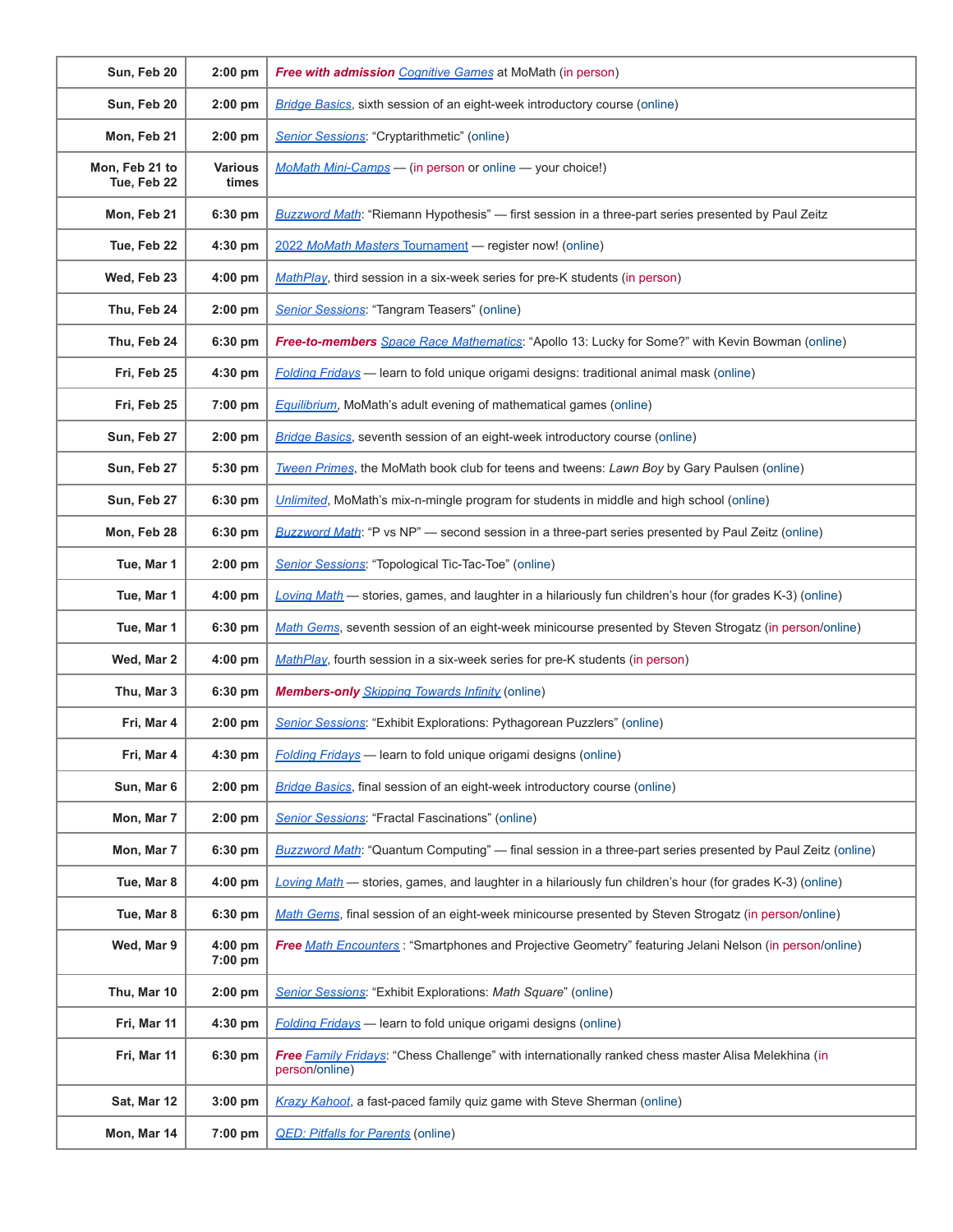| Tue, Mar 15 | $2:00$ pm            | Senior Sessions: "Math of the Pandemic" (online)                                                                                  |
|-------------|----------------------|-----------------------------------------------------------------------------------------------------------------------------------|
| Tue, Mar 15 | 4:00 pm              | Loving Math - stories, games, and laughter in a hilariously fun children's hour (for grades K-3) (online)                         |
| Tue, Mar 15 | 6:30 pm              | Free-to-members <i>Volumes</i> , the MoMath book club: a discussion of The Man from the Future by Ananyo<br>Bhattacharya (online) |
| Wed, Mar 16 | $3:30$ pm            | Free Math Gym, a workout for your brain (online)                                                                                  |
| Wed, Mar 16 | 4:00 pm              | MathPlay, fifth session in a six-week series for pre-K students (in person)                                                       |
| Wed, Mar 16 | 6:30 pm              | <b>Exhibit Tangents: "Tracks of Galileo and Square-Wheeled Tricycle" with Paul Zeitz (online)</b>                                 |
| Thu, Mar 17 | 4:00 pm              | Ask a Mathematician - Anything! with Steven Strogatz (online)                                                                     |
| Fri, Mar 18 | $2:00$ pm            | Senior Sessions: "Hailstone Numbers" (online)                                                                                     |
| Fri, Mar 18 | 4:30 pm              | Folding Fridays - learn to fold unique origami designs (online)                                                                   |
| Sun, Mar 20 | 5:30 pm              | Tween Primes, the MoMath book club for teens and tweens: The Unteachables by Gordon Korman (online)                               |
| Sun, Mar 20 | 6:30 pm              | Unlimited, MoMath's mix-n-mingle program for students in middle and high school (online)                                          |
| Mon, Mar 21 | $2:00$ pm            | Senior Sessions: "Dynamic Dice" (online)                                                                                          |
| Tue, Mar 22 | $4:00$ pm            | Loving Math - stories, games, and laughter in a hilariously fun children's hour (for grades K-3) (online)                         |
| Wed, Mar 23 | 4:00 pm              | MathPlay, final session in a six-week series for pre-K students (in person)                                                       |
| Wed, Mar 23 | 6:30 pm              | <b>Exhibit Tangents: "Motionscape" with Paul Zeitz (online)</b>                                                                   |
| Thu, Mar 24 | $2:00$ pm            | Senior Sessions: "Rep-tiles" (online)                                                                                             |
| Fri, Mar 25 | 7:00 pm              | Free-to-members Equilibrium, MoMath's adult evening of mathematical games (online)                                                |
| Mon, Mar 28 | 7:00 pm              | Starring Math - discussion of the film The Theory of Everything, hosted by Steven Strogatz (online)                               |
| Tue, Mar 29 | $2:00$ pm            | <b>Senior Sessions: "Alternative Perspectives" (online)</b>                                                                       |
| Tue, Mar 29 | $4:00$ pm            | Loving Math - stories, games, and laughter in a hilariously fun children's hour (for grades K-3) (online)                         |
| Wed, Mar 30 | 6:30 pm              | Exhibit Tangents: "Synchronized Spin and Tessellation Station" with Paul Zeitz (online)                                           |
| Thu, Mar 31 | 4:00 pm              | Meet a Mathematician featuring Nalini Joshi; hosted by Steven Strogatz (online)                                                   |
| Tue, Apr 5  | 4:00 pm              | Loving Math - stories, games, and laughter in a hilariously fun children's hour (for grades K-3) (online)                         |
| Mon, Apr 11 | 6:30 pm              | <b>Desert Island Math: "Squares and Cubes" (online)</b>                                                                           |
| Wed, Apr 13 | $4:00$ pm<br>7:00 pm | Free Math Encounters: "The Lonely Runner: an unsolved mystery of mathematics" featuring Matthias Beck (in<br>person/online)       |
| Sun, Apr 17 | 5:30 pm              | Tween Primes, the MoMath book club for teens and tweens: My Best Mathematical and Logic Puzzles by Martin<br>Gardner (online)     |
| Sun, Apr 17 | 6:30 pm              | Unlimited, MoMath's mix-n-mingle program for students in middle and high school (online)                                          |
| Mon, Apr 18 | 6:30 pm              | Desert Island Math: "Shortest Distance" (online)                                                                                  |
| Wed, Apr 20 | $3:30$ pm            | Free Math Gym, a workout for your brain (online)                                                                                  |
| Thu, Apr 21 | 4:00 pm              | Ask a Mathematician - Anything! with Steven Strogatz (online)                                                                     |
| Fri, Apr 22 | 6:30 pm              | <b>Free Family Fridays with Steven Strogatz (in person/online)</b>                                                                |
| Sat, Apr 23 | 3:00 pm              | Krazy Kahoot, a fast-paced family quiz game with Steve Sherman (online)                                                           |
| Mon, Apr 25 | 6:30 pm              | <b>Desert Island Math: "Geometric Constructions" (online)</b>                                                                     |